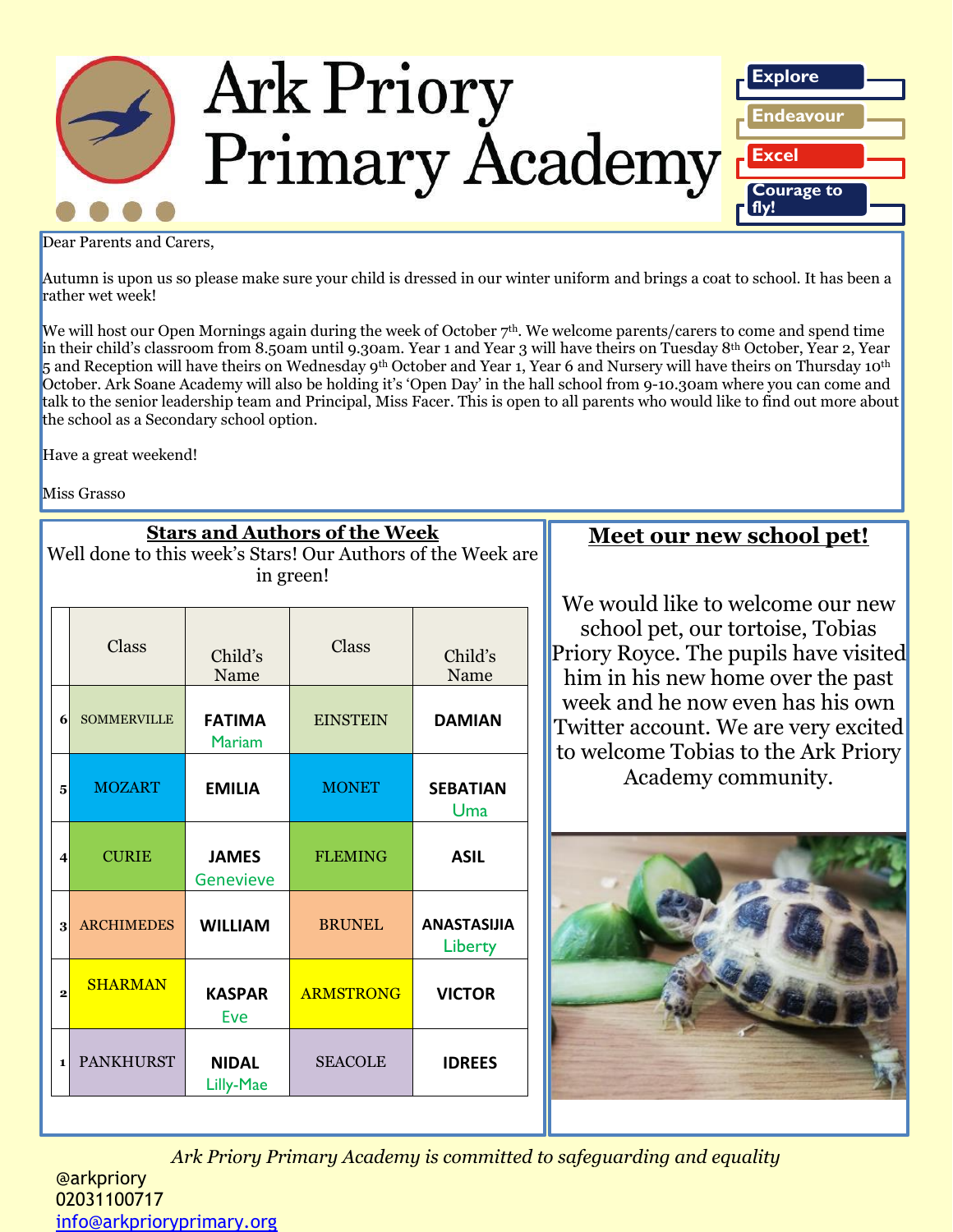### **Notice for all Nursery and Reception Parents:**

There will be an Assessment and EExAT workshop on **Tuesday 1st October at 9am** in the hall with Miss Charlton. We strongly encourage all parents to attend. If your child is in Reception and has been in our Nursery, please do come along as there will be additional information shared.

# **Homework at Ark Priory**

Last term, I consulted with parents at the Parent Forum about the homework children received. This matter was also discussed with teachers. There was a general consensus that although they started out very well, the project-based homework was not sustainable. We agreed as a community that children would receive reading homework, spelling homework and timetables to practice weekly as well as access to Mathletics. It was decided that teaching staff would provide a link each week in the newsletter for children to practice at home. We believe that this is sufficient for home learning as pupils here at Ark Priory have an extended day and therefore have around an additional 7 hours on average than most schools offer. Please see the links for each year group below.

| Year <sub>1</sub> | https://www.math-salamanders.com/addition-subtraction-to-10.html                                         |
|-------------------|----------------------------------------------------------------------------------------------------------|
| Year 2            | https://www.topmarks.co.uk/maths-games/5-7-years/place-value-odd-and-even                                |
| Year 3            | https://www.museumoflondon.org.uk/application/files/4614/5573/1621/prehistory-<br>pottery-photo-pack.pdf |
| Year <sub>4</sub> | http://flash.topmarks.co.uk/3439                                                                         |
| Year <sub>5</sub> | https://uk.ixl.com/math/year-5                                                                           |
| Year 6            | https://uk.ixl.com/ela/year-6/which-sentence-is-more-formal                                              |

We encourage children to read every day at home with someone. To support this, we have invested in a new reading scheme which will be levelled and therefore enable children to bring home reading level appropriate books for them to practice reading aloud and their fluency when reading. We need to spend some time organising this in school so the system works quickly and effectively- this is currently in process, and we hope this begins closely after the half term. In the meantime, we encourage parents to read their child's library book with them at home and ask them questions about what they are reading.

### **Ark Acton Opening Evening**

We are hosting an open evening for **Ark Acton** to introduce the school for our Year 5 and Year 6 families. This open evening will take place at **4.15pm on Monday 7th October** at **Ark Priory.**

Mr Oli Knight, the school principal will be here to answer any questions you have. We look forward to welcoming you. [www.arkacton.org](http://www.arkacton.org/)



*Ark Priory Primary Academy is committed to safeguarding and equality*  @arkpriory 02031100717 [info@arkprioryprimary.org](mailto:info@arkprioryprimary.org)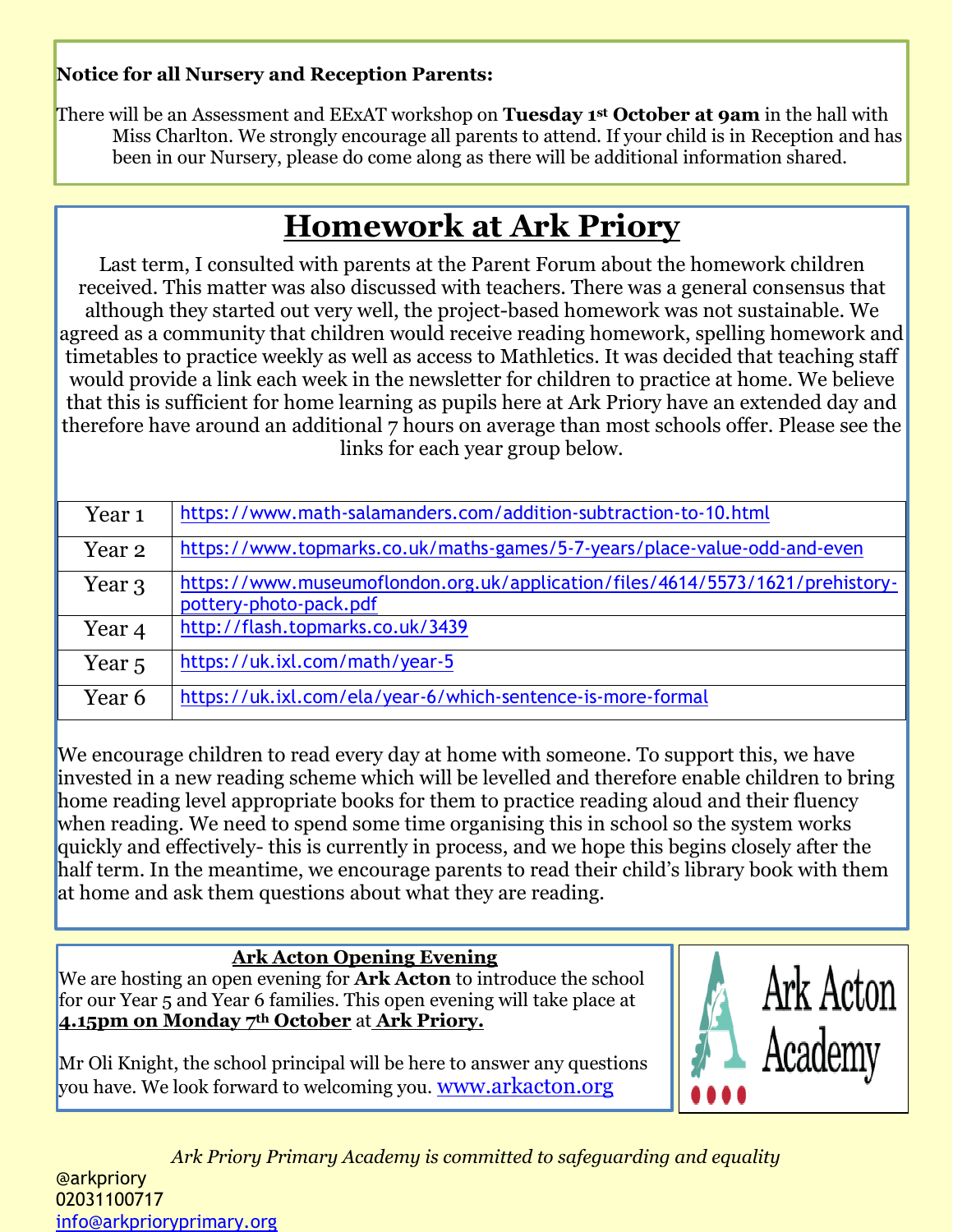# **Key Dates for Autumn 1:**

| Tuesday<br>1 <sup>st</sup><br>October | Assessment and EExAT workshop for Nursery and Reception |
|---------------------------------------|---------------------------------------------------------|
| <u>Fri 4th</u><br><b>Oct</b>          | <b>Inset Day</b>                                        |
|                                       | Tue 8 Oct   Open Morning $Y_1 + Y_3$                    |
| Wed 9<br>Oct                          | Open Morning Y2, Y <sub>5</sub> , Reception             |
| Thu 10<br>Oct                         | Open Morning Y4, Y6, Nursery                            |
|                                       | Fri 11 Oct   Y4 Bake Sale                               |
| $W/c$ 21<br><b>Oct</b>                | <b>Half term</b>                                        |
| <b>Tue 29</b><br><u>Oct</u>           | <b>First day back to school</b>                         |

If your child plays a woodwind, brass, percussion or string instrument, is of a Grade 1 standard or above and would like to play in an ensemble with other young musicians, then they should be a member of Cadenza!

Cadenza is Ealing Music Service's Saturday Music School and has a variety of ensembles catering for singers and instrumentalists between Grades 1 and 6. Our ensembles rehearse once a month at The University of West London and offer a variety of 'packages' to support young people in their journey to make music with others. Concerts take place twice a year at the fantastic Ealing Christian Centre in Northfields.



**Orchestras and more!**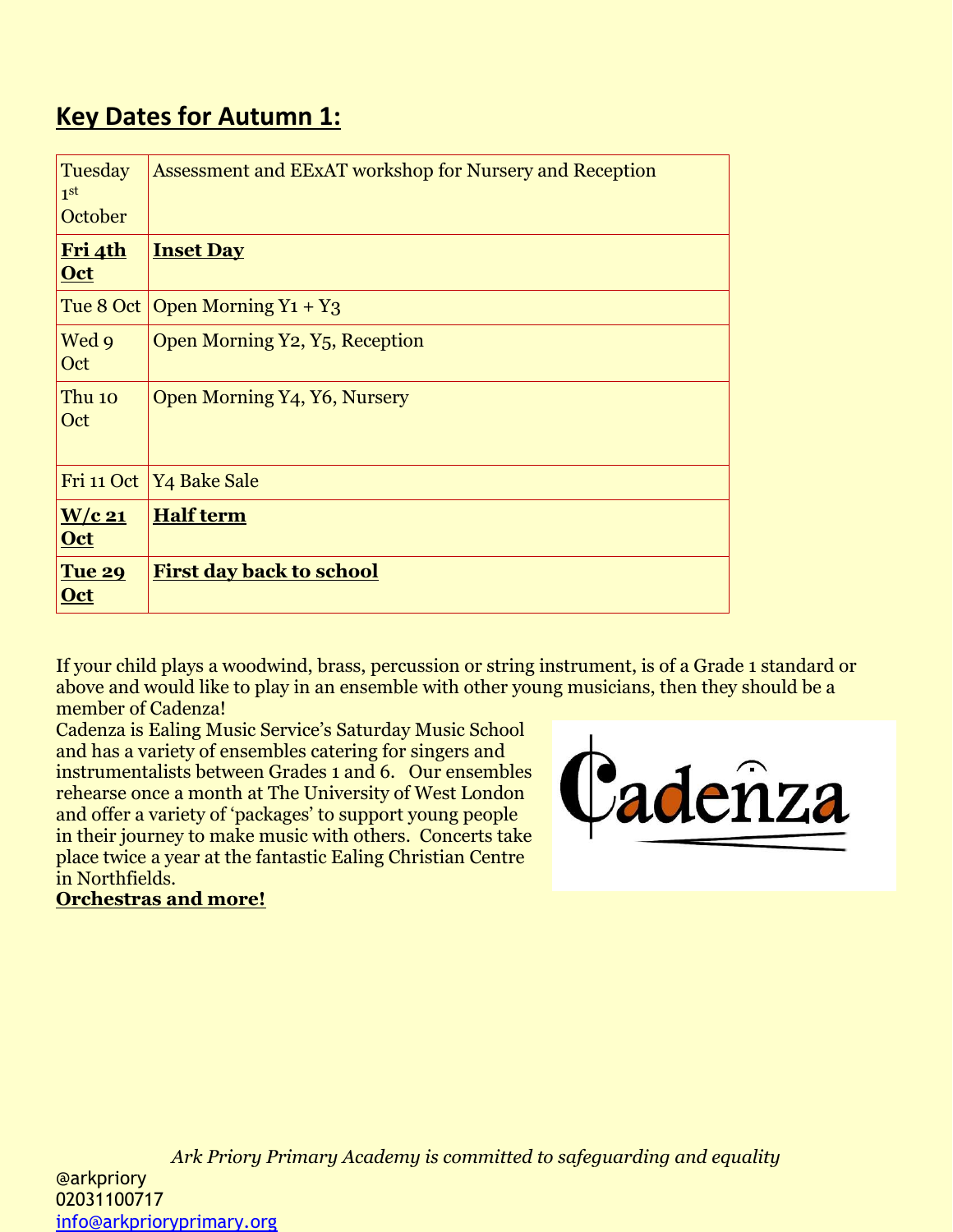Our two orchestras, wind bands and string ensembles are lead by expert Ealing Music Service teachers who ensure high quality music making whilst also making rehearsals relaxing, fun and

informative for everyone. These ensembles are for Grades 1-3 and Grade 3+.

### **Jazz Band!**

Ealing Junior Jazz Band is suitable for jazz musicians who are at a Grade 2 standard or above. The band play classic and more popular jazz music and is always a hit with the audience!

### **Choirs!**

We have two choirs at Cadenza which are open to pupils between Year 2 and 5 and Year 6 to 9 who love to sing! Our choirs sing



a variety of pop, rock, classical and jazz music, as well as musical theatre.





For more information, rehearsal dates and times and to sign up to Cadenza 2019/20 – please visit [www.ealingmusicservice.com/cadenza](http://www.ealingmusicservice.com/cadenza) or for further information please email Caroline Swan (ensemble development lead) SwanC@ealing.gov.uk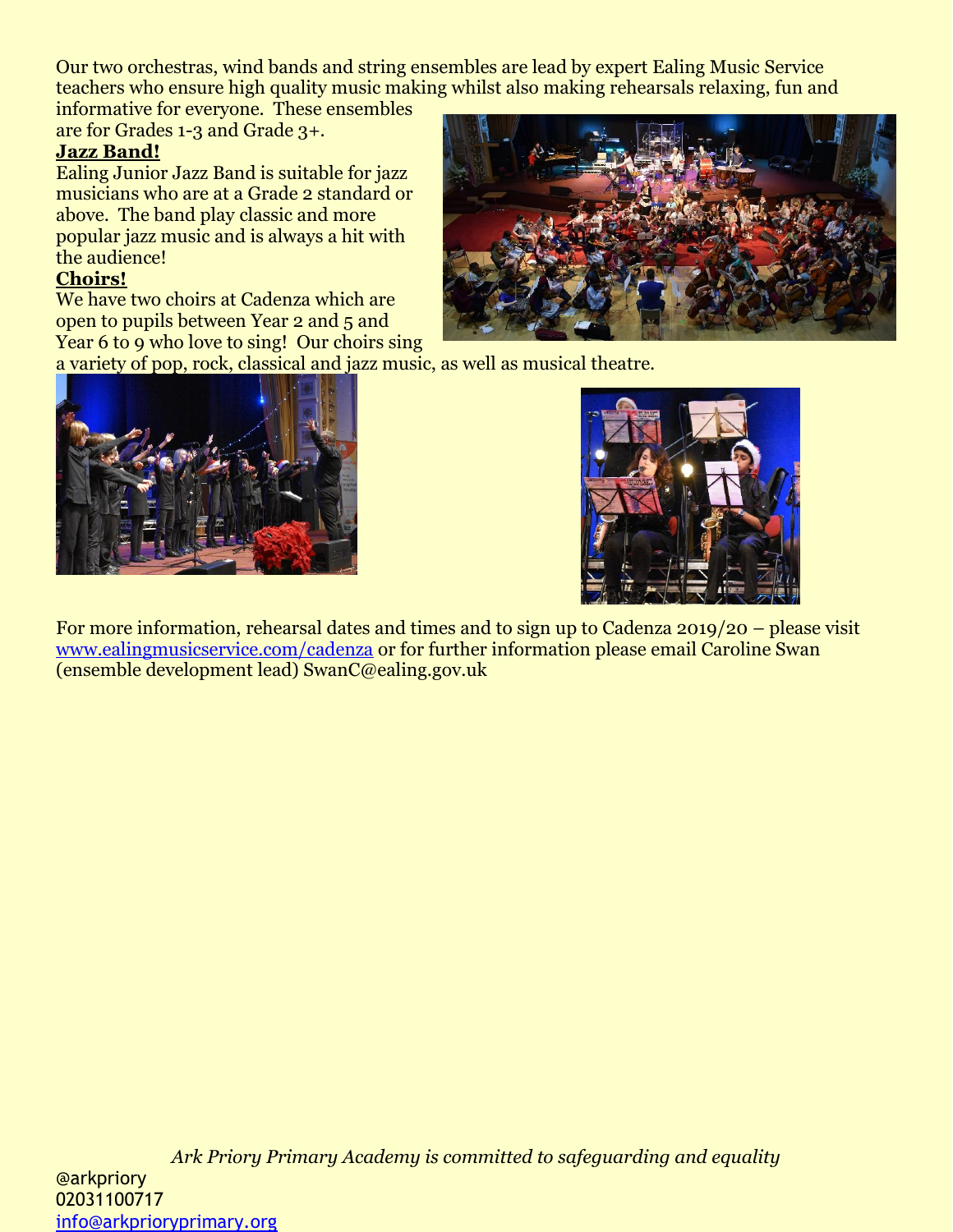# **Notices from APPAA\***

**Follow us on Twitter @APPAA\_ArkPriory Contact us at [appaacommittee@gmail.com](mailto:appaacommittee@gmail.com)** \*APPAA is ARK Priory's Parents' Association, run by the school's parents and carers to **raise funds, hold events, and bring our academy community together**. All Ark Priory parents and carers **are automatically members** of the association because you are members of the community. To all those new families: we look forward to getting to know you over the coming years.

#### **New Parents' Welcome Drinks**

From 7pm after the APPAA AGM (6pm) on Wednesday 2 October 2019 in the school hall. Everyone is welcome, old and new!

### **APPAA AGM - Wednesday 2 October at 6-7pm**

Annual General Meeting of the Association, and official end/start of the APPAA Committee year. This is attended by members of the school Leadership team, including our head teacher Ms Grasso. All parents and carers welcome to come and find out about APPAA achievements of the past year and how you can help going forward!

#### **Year 4 Bake Sale and Second Hand Uniform sale** - **Friday 11 October at 3pm**.

Save the date!

APPAA will host a second hand uniform sale alongside the Y4 bake sale. **Please donate your outgrown good condition school uniform**, particularly branded items (blazers, jumpers and cardigans, PE kit), winter & summer grey trousers/ shorts and dresses, to APPAA reps or to the school office marked for APPAA prior to this date.

**The Giving Machine** - have you registered to support Ark Priory via 'The Giving Machine' yet? It is a really simple way to raise money for Ark Priory FOR FREE, just by doing your regular on-line shopping with more than 2000 shops and services like Argos, John Lewis, Amazon, Next, also holiday companies, ticket sites, car hire companies, insurance companies etc. All you have to do is enter the site via 'The Giving Machine' website or app, and for each purchase you make, these companies donate for free to your cause! We currently have 112 registered Givers who have over the last 5 years raised £2203.63!! Can you sign up and tell your families, friends, colleagues too?

<https://www.thegivingmachine.co.uk/causes/ark-priory-primary/>

### **APPAA needs you!**

Could you help to ensure the continuation of the association? We hope so!! APPAA has a committee made up of parents and carers who help oversee events, and foster community. Mostly, they try to bring the community at Ark Priory together through effective communication, via whats app, email and in person. Everyone with a little time (from work or at home) and lots of enthusiasm is warmly encouraged to PLEASE come and join the committee! It is a great way to feel more part of your child's education and know you are doing something positive within the community. Quite simply - APPAA doesn't run without people and those essential funds don't get raised to enrich the children's education.

*Ark Priory Primary Academy is committed to safeguarding and equality*  • Compiling the weekly APPAA newsletter contribution @arkpriory 02031100717 • Organising the Wishing Tree info@arkprioryprimary.org etimary Academy is commuted to discuss fundraining the senior of the senior  $\mu$  $\mathsf{r}_\mathsf{M}$  and  $\mathsf{r}_\mathsf{M}$  and  $\mathsf{r}_\mathsf{M}$  and  $\mathsf{r}_\mathsf{M}$  and  $\mathsf{r}_\mathsf{M}$  and  $\mathsf{r}_\mathsf{M}$  and  $\mathsf{r}_\mathsf{M}$